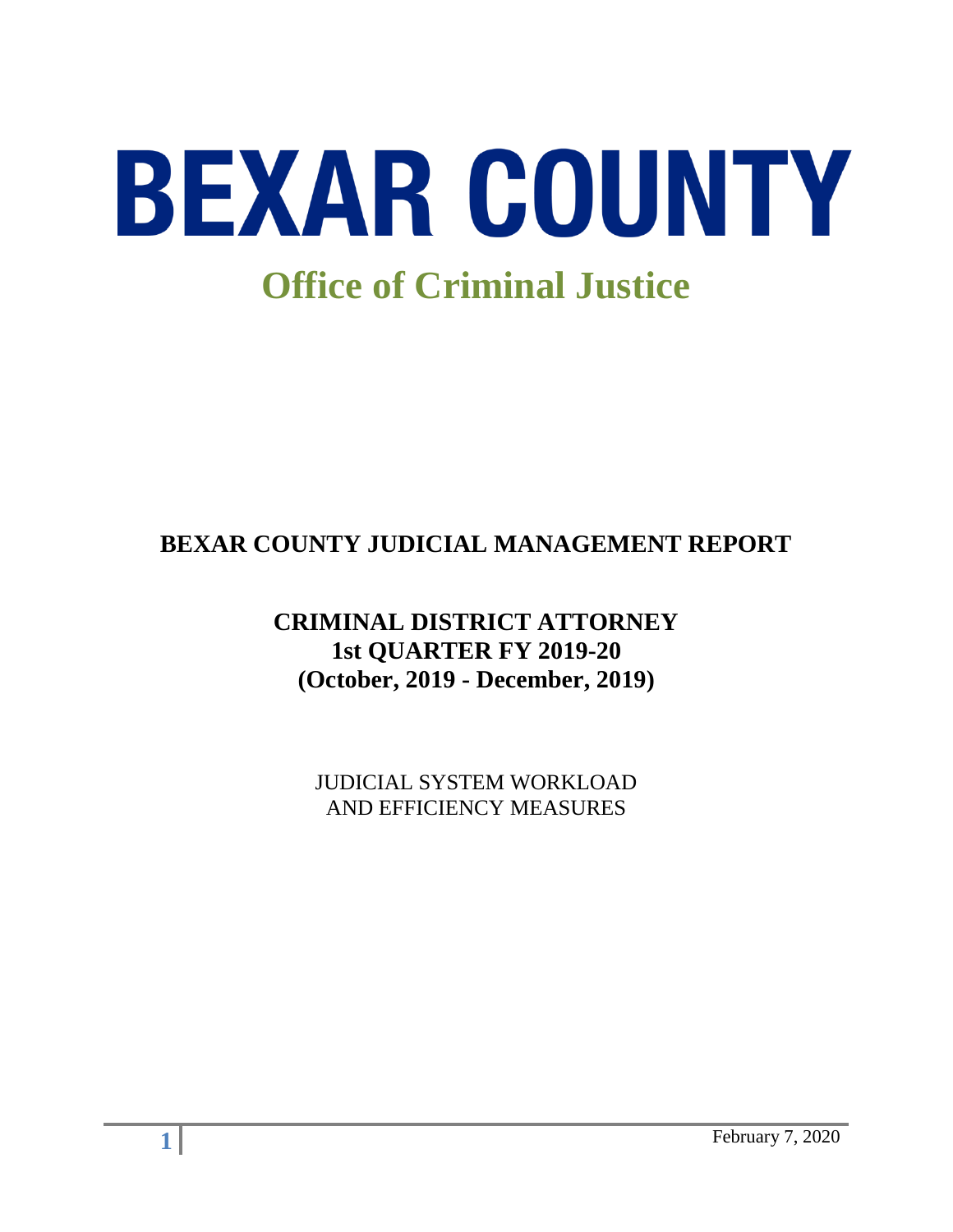#### **Measure 1: Clearance Rates**

**Definition:** The number of disposed cases as a percentage of the number of incoming cases.

**Analysis and Interpretation:** The clearance rate is a measure of the incoming cases the judicial system receives monthly compared to the total cases disposed of monthly. This measure portrays the judicial system's ability to balance current caseload and incoming cases. A clearance rate of 100% represents maintaining the status quo. Above 100% represents the system disposing of more cases than it is receiving. Below 100% represents the system disposing of fewer cases than it is receiving.



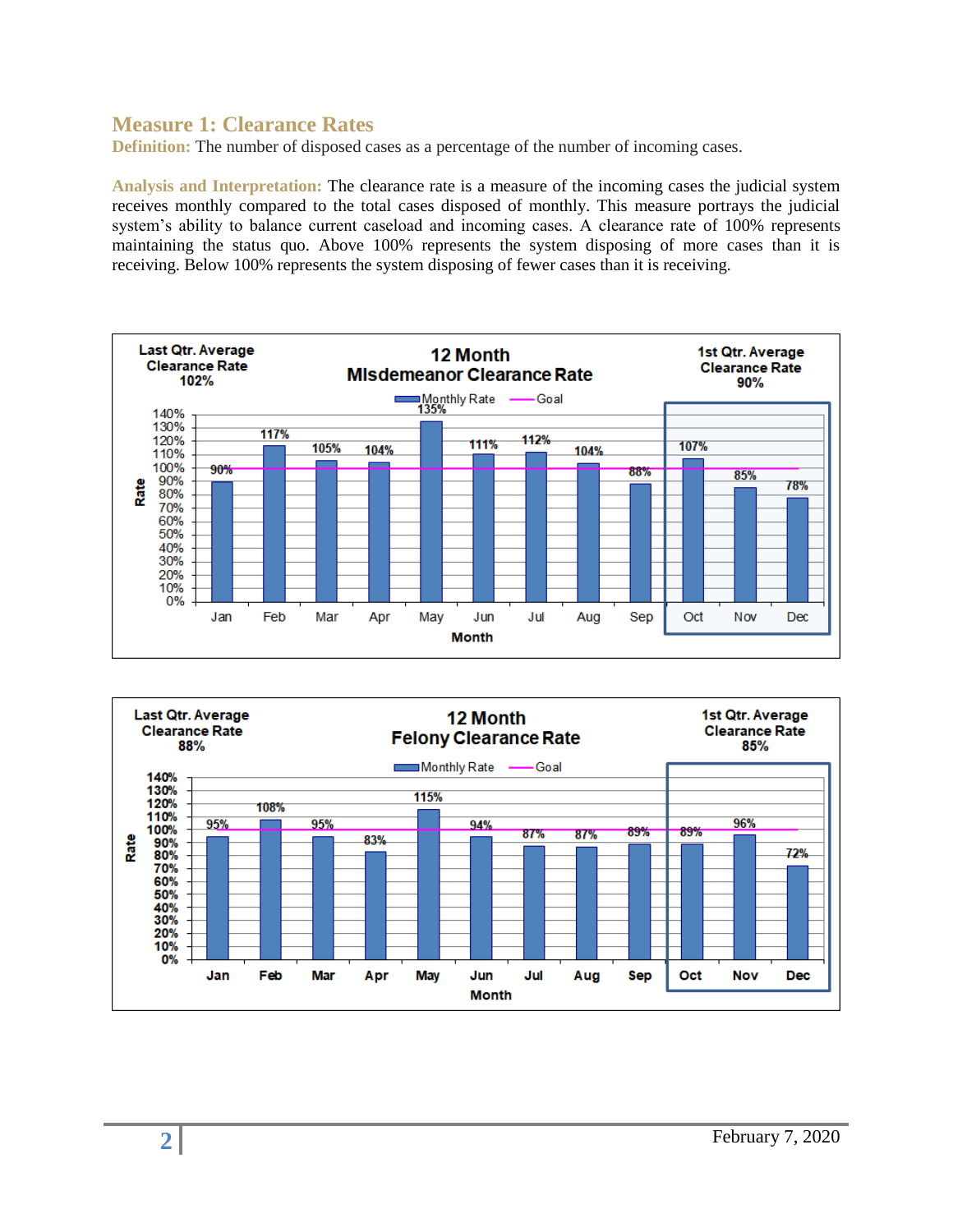#### **Measure 2: New Cases**

**Definition:** New cases are the incoming cases for the judicial system.

**Analysis and Interpretation:** The following chart breakouts new cases and MTRs for misdemeanors and felonies for 1st Quarter FY 2019-20. The second chart displays how the number of incoming cases and composition of those cases have differed over the past six quarters.



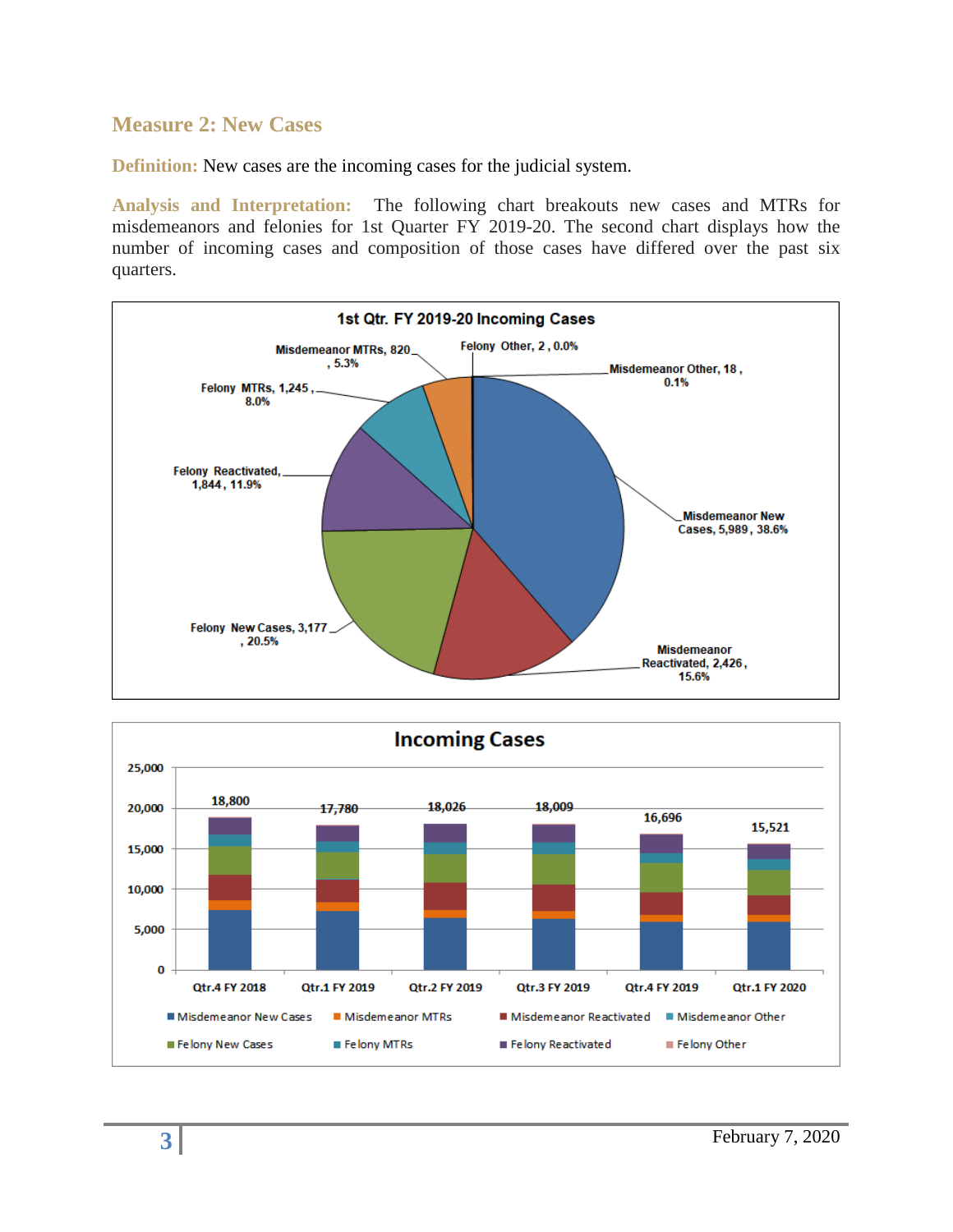### **Measure 3: Disposed Cases**

**Definition:** Disposed cases are cases removed from the judicial system.

**Analysis and Interpretation:** The following chart breaks out disposed cases for misdemeanors and felonies for 1st Quarter FY 2019-20. The second chart displays how the number of disposed cases and their composition has differed over the past six quarters.



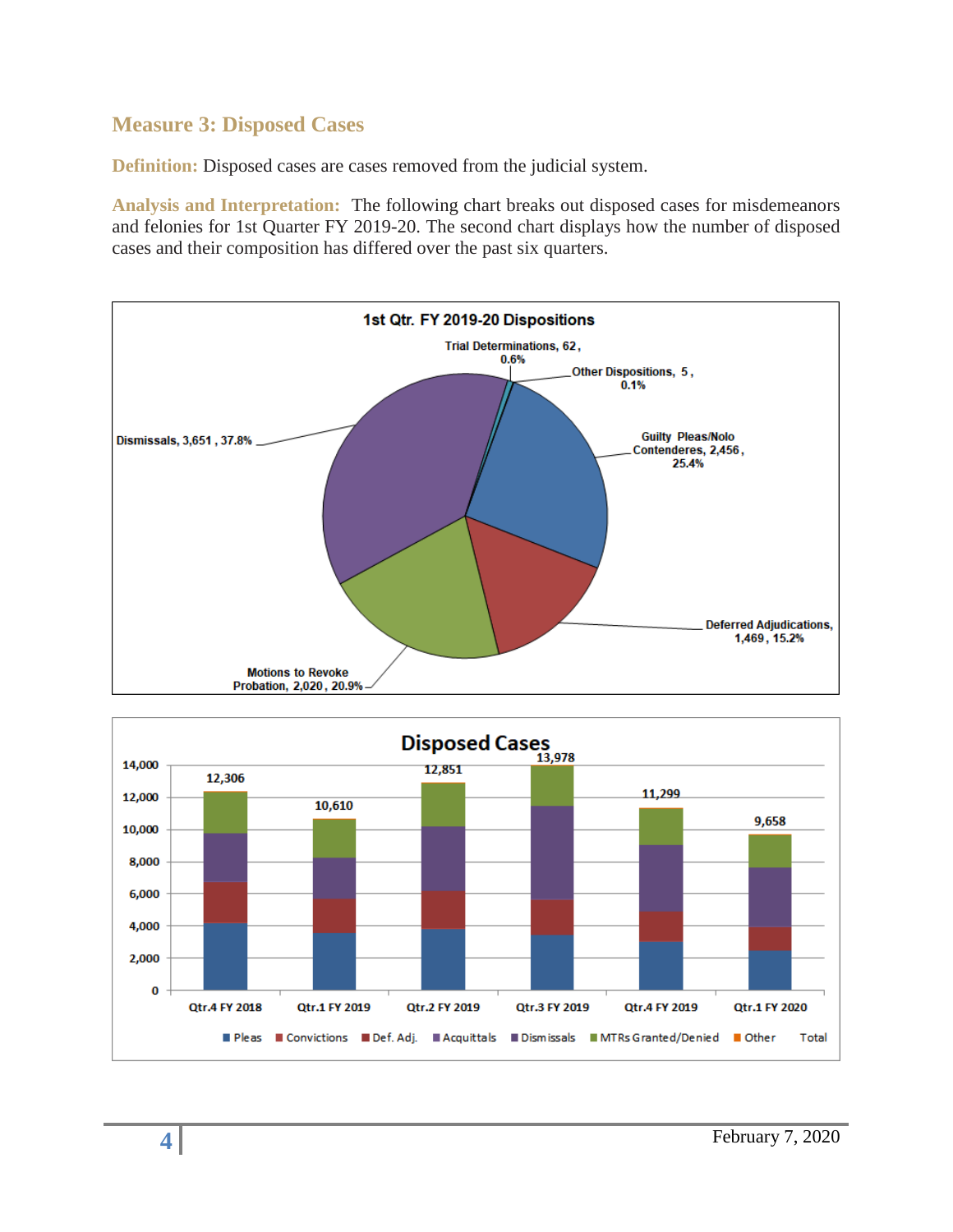# **Measure 4: Jail Bed Days Consumed**

**Analysis and Interpretation:** The following chart shows the number of jail bed days consumed by inmates awaiting trial, awaiting indictment, and awaiting MTR/MEAG disposition, **only on the highest level charges against them**. The graph is categorized by date ranges of ten jail bed days consumed. The chart for the current quarter for each category is followed by a comparison of the last eight quarters for the same category.



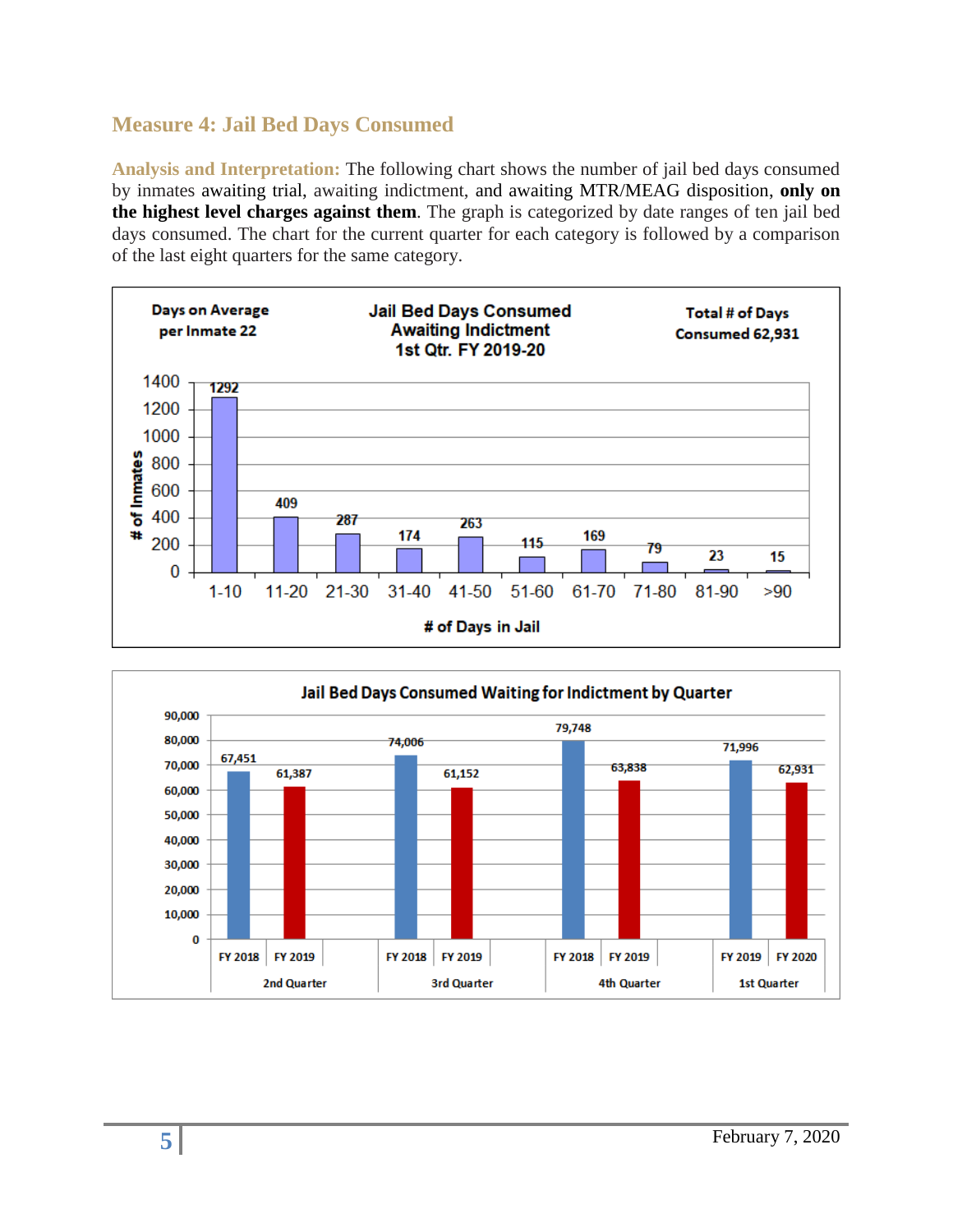

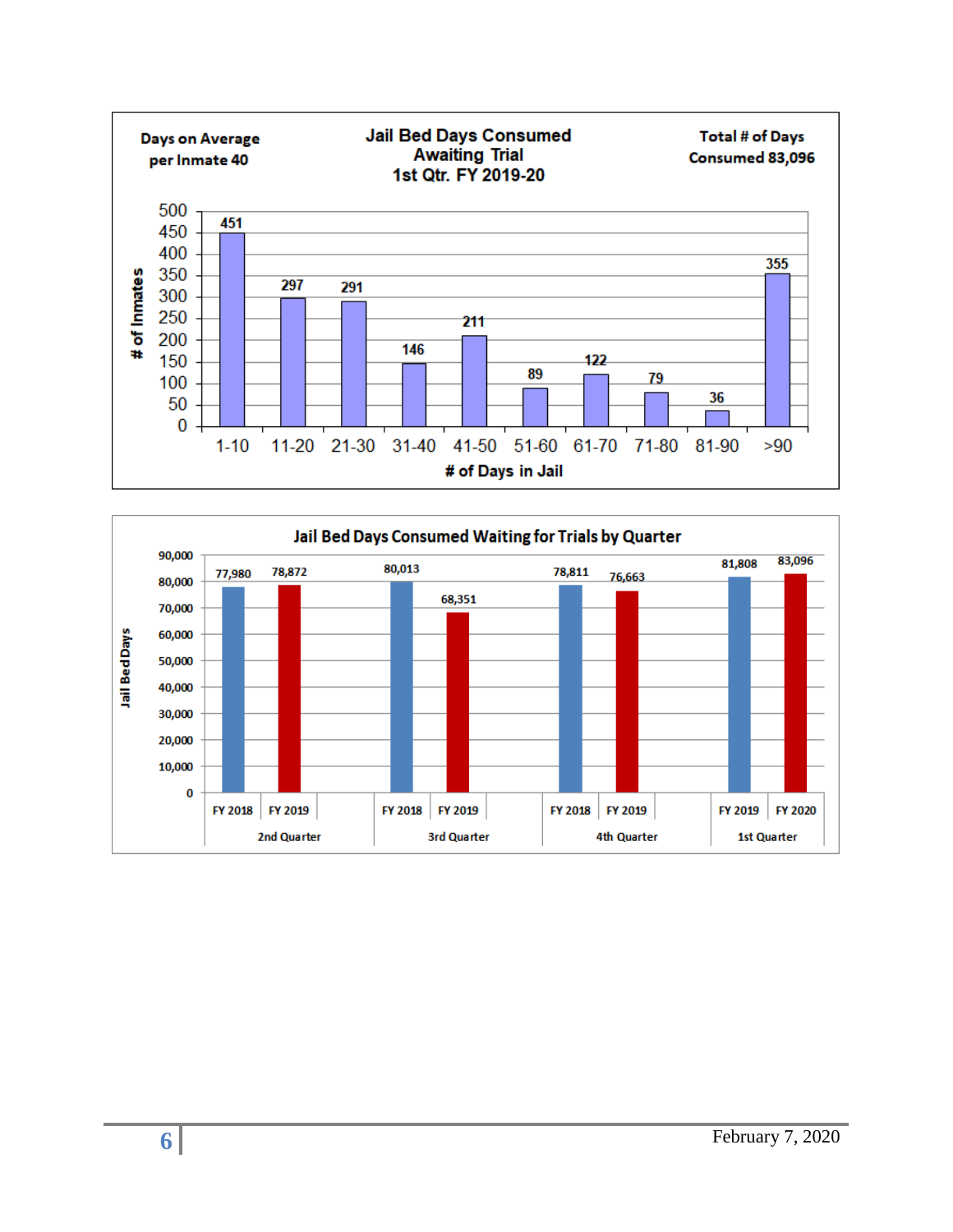

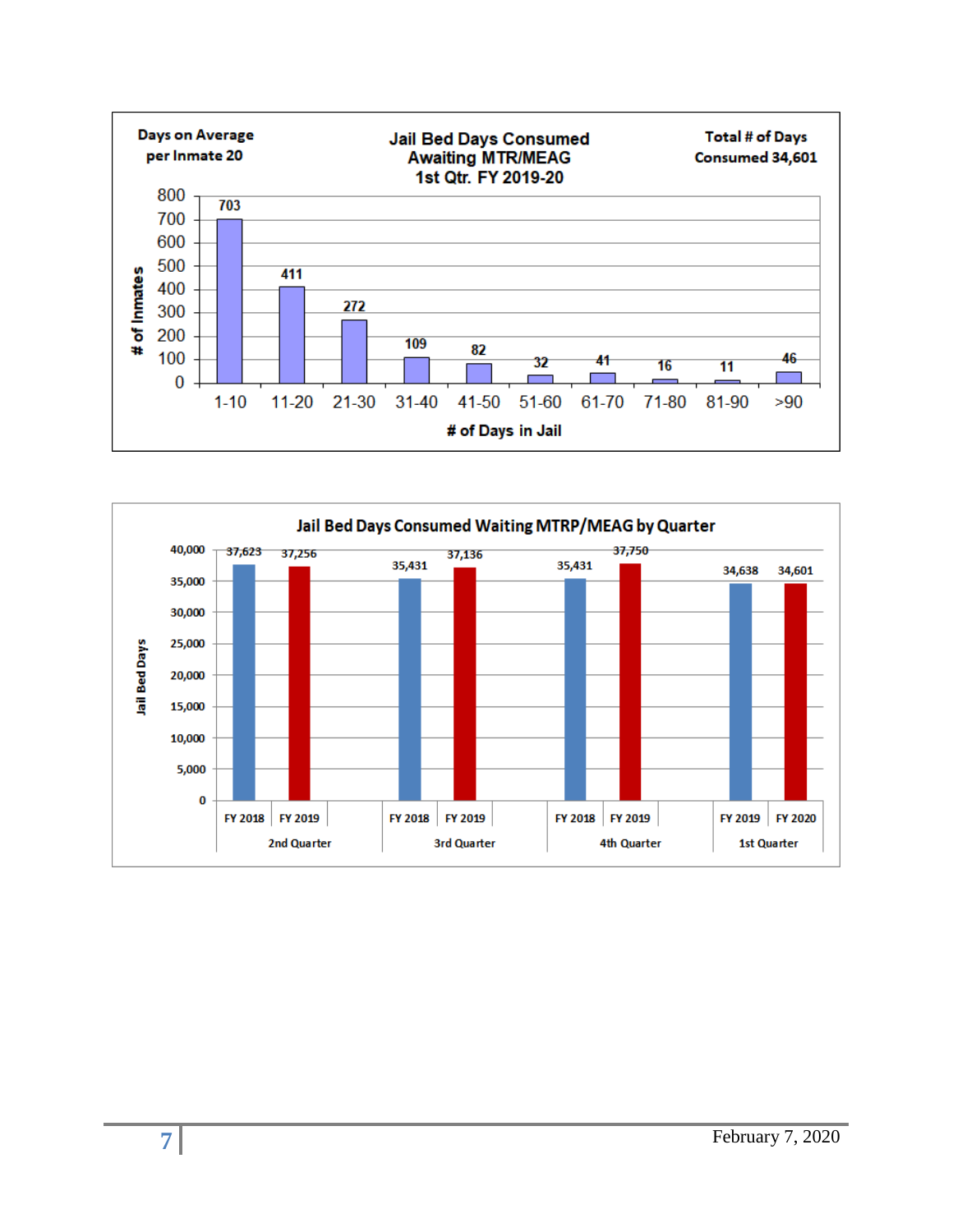### BEXAR COUNTY JUDICIAL MANAGEMENT REPORT APPENDIX A Explanation and Method of Collection for Different Measures

### **Measure 1: Clearance Rates**

**Definition:** The number of disposed cases as a percentage of the number of incoming cases.

**Method:** Clearance rates are measured using two variables, incoming cases and the number of cases disposed monthly. For felonies, incoming cases include cases filed by indictment, cases filed by information, motion to revoke probation (MTRs), transfers, and cases reactivated. For the misdemeanors, incoming cases include new cases filed, cases appealed from lower courts, other cases reaching docket (cases reactivated, motions to revoke probation or deferred adjudication/other), and other cases added. The number of outgoing cases includes all monthly dispositions. *Due to new reporting requirements by the Office of Court Administration, certain types of dismissals (such as, Dismissed – Defendant Deceased, Dismissed – Reduced to Class C, Dismissed and Reduced) are not included in the number of dispositions.*

#### **Measure 2: New Cases**

**Definition:** New cases are the incoming cases for the judicial system.

**Method:** For felonies, incoming cases include cases filed by indictment, cases filed by information, motion to revoke probation (MTRs), and cases reactivated. For the misdemeanors, incoming cases include new cases filed, cases reactivated. Other cases include transfers to the County Court or to a district court in the same county, transfers on change of venue to a court in another county, orders placing a defendant's supervision in abeyance, and admissions of unadjudicated offense.

#### **Measure 3: Disposed Cases**

**Definition:** Disposed cases are cases removed from the judicial system.

**Method:** Dispositions included for misdemeanors and felonies are convictions, cases placed on deferred adjudication, acquittals, dismissals, and other dispositions (motions to revoke granted/denied, other dispositions). Each section shows the percentage by type of disposition. Certain dismissals have been removed this quarter to follow the Office of Court Administration guidelines, which include Case Dismissed, Dismissed-Deferred Adjudication, Dismissed-Deceased, Dismissed Reduced to Class C, and Dismissed and Reduced. These dismissals were removed because they have previously been counted as a disposition either through a plea or other conviction.

**Measure 4: Jail Bed Days Consumed** 

**Definition:** The number of jail bed days consumed.

**Method:** The measure shows the number of jail beds consumed by inmates awaiting indictment, awaiting trial, and awaiting Motions to Revoke and Motions Entered to Adjudicated Guilt disposition, only on the highest level charges against them.